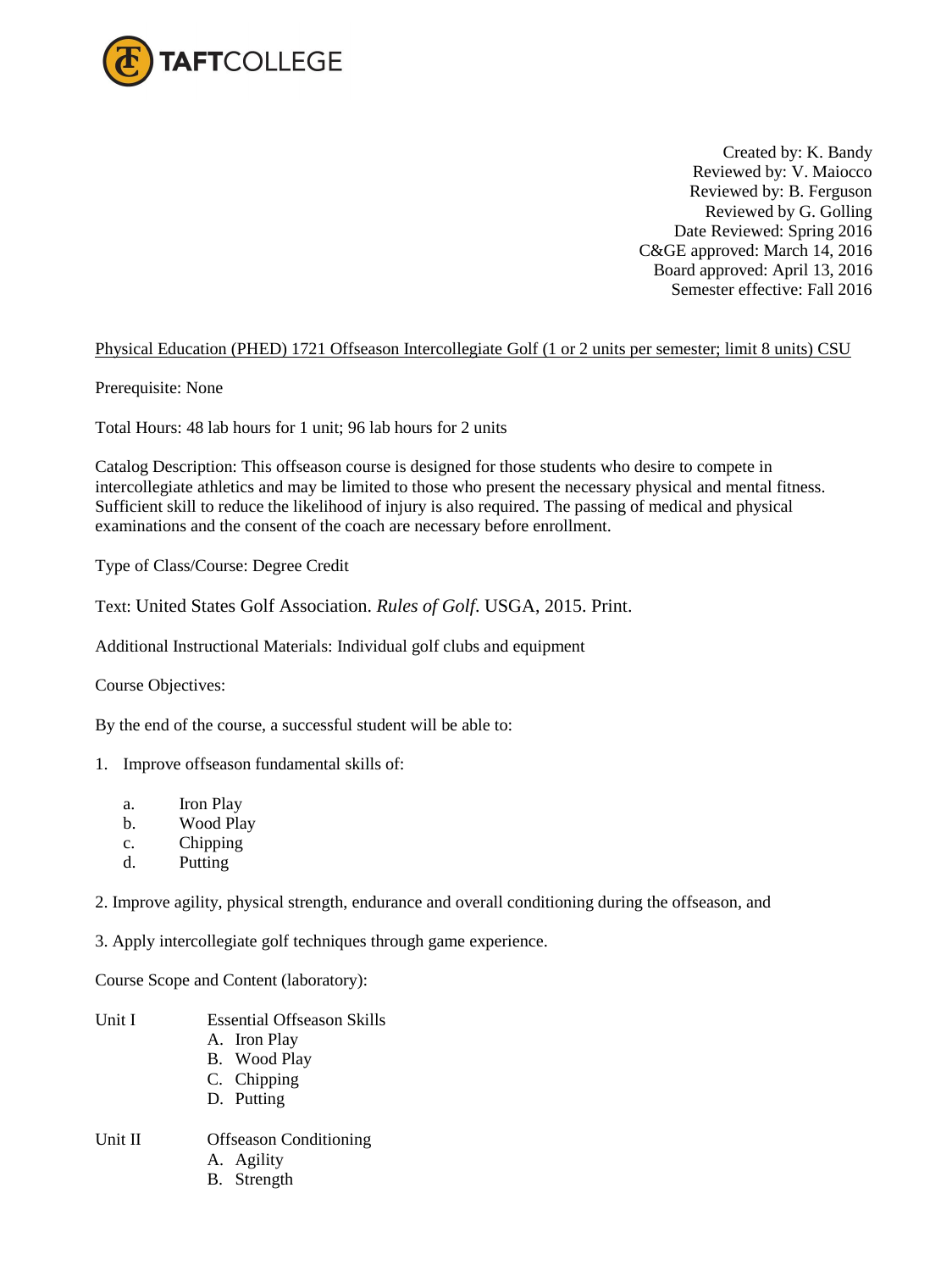

- C. Speed
- D. Endurance
- Unit III Basic Rules and Strategies of Individual Play A. Course Management
	- B. Shot Selection
- Unit IV Rules and Etiquette
	- A. Sportsmanship
	- B. Ethics
	- C. Etiquette

## Methods of Instruction:

- 1. Practice of Basic Individual Skills
- 2. Oral Instruction
- 3. Demonstration
- 4. Multimedia presentations

## Methods of Evaluation:

- 1. Skill demonstrations. Including:
	- a. Performance exams
	- b. Competition
- 2. Written exams

## Supplemental Data:

| <b>TOP Code:</b>             | 083520: Intercollegiate Athletics      |
|------------------------------|----------------------------------------|
| <b>SAM Priority Code:</b>    | E: Non-Occupational                    |
| <b>Distance Education:</b>   | Not Applicable                         |
| Funding Agency:              | Y: Not Applicable(funds not used)      |
| Program Status:              | 1: Program Applicable                  |
| Noncredit Category:          | Y: Not Applicable, Credit Course       |
| <b>Special Class Status:</b> | N: Course is not a special class       |
| <b>Basic Skills Status:</b>  | N: Course is not a basic skills course |